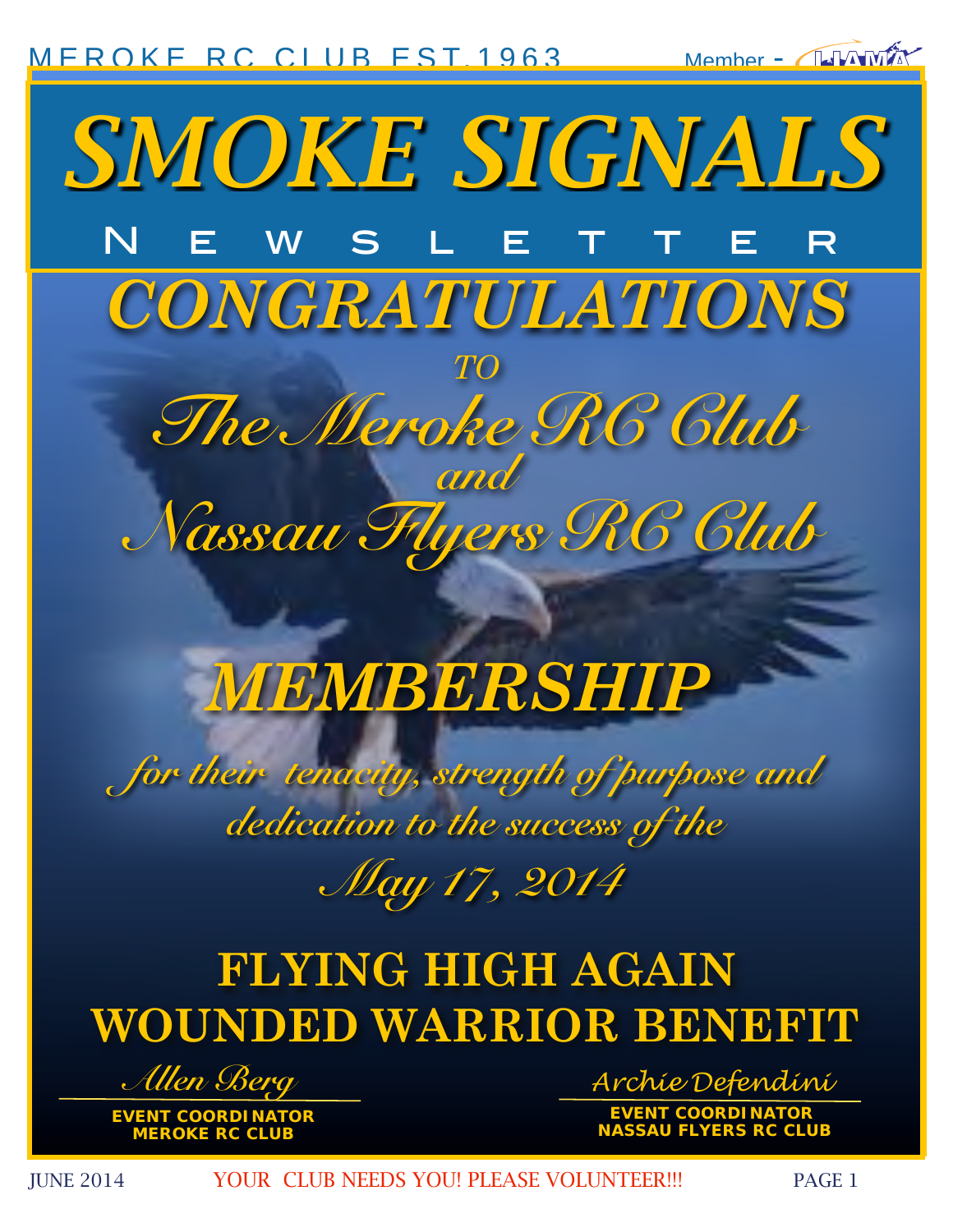## [MEROKE RC CLUB](http://www.meroke.com) EST.1963 Member - **APANA AND SANGLE S IGNALS FLYING HIGH AGAIN A BENEFIT FOR THE WOUNDED WARRIOR PROJECT**



Was the MAY 17, 2014 event a success? It all depends on how you look at it and how you deem an event successful or not.

If you look at it from the point of view that the Meroke RC Club and the Nassau Flyers RC Club put their collective hearts and souls into the project then the answer is YES it was a huge success.

If you look at it from the organizational side, the site plan laid out by Allen Berg was spot on and executed to perfection by members of the Meroke RC and Nassau Flyers RC clubs, then the answer is a rousing YES.

Looking at the turn out you will see a good mixture of flyers along with a generous number of the public attending the event. So again the answer is YES the event was successful. In fact, if we can generate the same interest and attendance for our 21st annual OPEN FUN FLY coming up this September 13, 2014 I think we would all consider it the most successful in many years.





From a financial point of view the jury is still out, what amount deems one event a success and another not so. In this case because of the organization for which the event was planned the WOUNDED WARRIOR PROJECT even if one dollar was collected then I would deem the event a success and our final total was in the thousands... YES... YES... YES a success.

The day was orchestrated by Meroke President Allen Berg and Archie Defendini of the Nassau Flyers. What can you say about two men who had a vision and saw it through to fruition.

Jim Gilmartin worked doggedly to get our benefit sanctioned with the WOUNDED WARRIOR PROJECT and made substantial donations to the event which included major raffle prizes including a special raffle prize for the vets.

Russell Rhine was CD for the event making sure it ran smooth as silk. Registration was led by Charlie Lando, the treasury was handled by Nick Guiffre along with members of the Nassau Flyers who also took charge of the food prep and served us all with a smile. Kate from the Cedar Creek office made sure that we had all the extras an event like this needs, including lights so we all could maneuver the road out of the park at the end of a long day.

The highlight of the days events were the raffle prizes. Our sponsors came through big time allowing us to feature a raffle every half hour throughout the day with multiple grand prizes drawn at 7pm to top off the days activities leading us to the NIGHT FLIGHT portion of an exciting day of flying.

Will there be another event next year? I don't know but I certainly hope so. If not for THE WOUNDED WARRIOR PROJECT than for some other worthwhile charity because these are the types of events that separate us from other hobby groups. We made a difference for at least one day.

Was the day a success? In my heart I know...YES, YES IT WAS!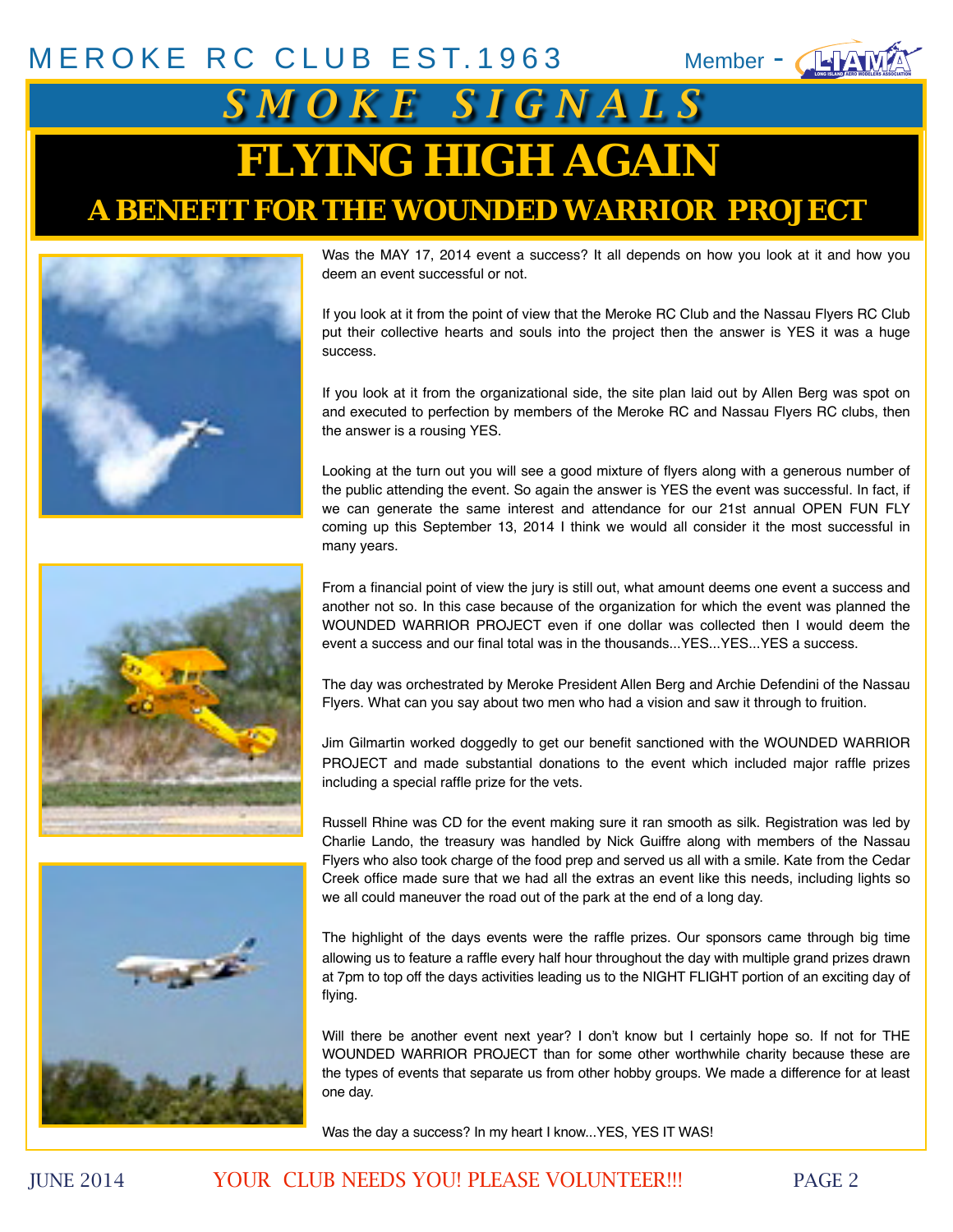

## $S$  *M O K E S I G N A L S*

*The following comes from MODEL AIRPLANE NEWS .*

## **Inverted issues**

May 22, 2011 2 Comments by Model Airplane News

Clarence, I have a OS BGX-1 mounted inverted in a onefifth scale Pica P-40. I am using a J-Tec muffler.This engine is very hard to start. I usually have to turn the plane over, place in a cradle, then it starts, by hand, easily. I then shut it down, put the plane back on its wheels and quickly start it (but not always). I have tried various electric starters with no luck. I previously had this engine mounted sideways in another plane and it always started easily by hand and ran fine. When I choke it, lots of fuel just runs out of carb. Suggestions? Would converting it to gas help? Thank you, Bill F. converting it to gas help?



Dear Bill,

Like I have said many. many times in the column, anytime you invert an engine you can expect starting and idle problems. The glow plug becomes a sump where the raw fuel collects, putting out the fire. It is very important that the glow plug burn bright orange and not dull red so that it can burn off the fuel. As your engine will start okay side mounted or upright, it rules out any engine problem and is just your starting technique. You are probably just not getting sufficient fuel into the engine due to running out the carburetor. Try leaving the starting battery disconnected and with your finger over the muffler tail pipe spin the engine for three or four seconds. Then connect the battery and hit the engine with the starter, It should fire up right away. Placing your finger over the muffler tail pipe pressurizes the fuel tank forcing fuel to the carburetor and on into the engine. Let me know how it goes.

Good flying,

Clarence.

#### **CALENDAR**

JUNE 5, 2014 Club Meeting

JUNE 19, 2014 Club Meeting 2ND VIRTUAL FUN FLY



Send all suggestions to: newsletter@meroke.com **BIRTHDAYS** 

**June 30 Frank Anzaldi**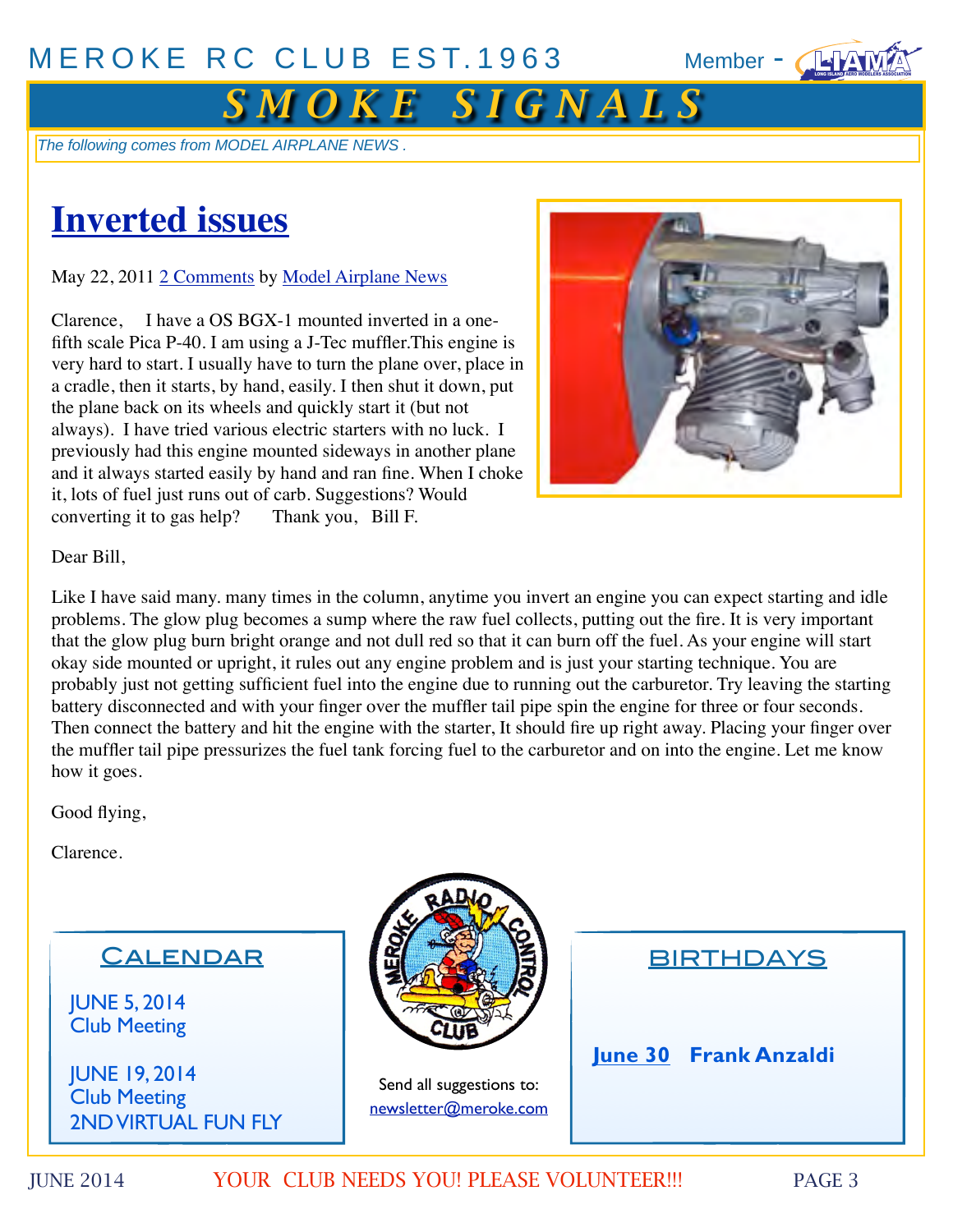



*Gibbs Guides has become one of my favorite places to find articles for the Newsletter that I feel will impart information that you all can find useful, so here is the next installment.*



#### **5 ways to increase model performance- without buying a new power system!**

Article by Andrew Gibbs



**Most models will benefit from a little attention to improve their performance.**

There are a number of ways to tweak a model to make sure its performing as well as it possibly can. This short article discusses how to get the most performance from a model, without buying a new power system. The propeller is a great place to start:

#### **1. Choice of Propeller**

Experimenting with propellers is often the easiest and most effective way to get a model to perform better. The greater the load a prop places on the battery, the more power your motor will draw. However, even small increases in prop diameter can cause big changes in the current drawn by the motor, so when changing props, always be sure to check the current consumption is still within the limitations of your motor, battery and ESC.

Another easy and simple way to get more performance is to check that the pitch of the prop is appropriate to the needs of the model. You may get more speed from a model by changing to a prop with a greater pitch. For example, instead of a 9 x 5, maybe try a 9 x 6. Again, always check the current consumption when changing props.

If rate of climb and not level flight speed is your preference, changing to a lower pitch prop may work wonders. For example, an electric glider might climb significantly better with a 12 x 7 instead of a 11 x 8.

#### **2. Balance That Prop**

An unbalanced propeller can develop a significant amount of vibration, especially at high rpm, and that vibration uses energy from the motor which is then not available to turn the propeller. For this reason, balancing the prop can yield a surprising benefit in performance.

For electric models in particular, I recommend investing in a good quality balancer. The investment will repay dividends for every one of your models in the future. Spinners can also be out of balance, so remember to balance them too.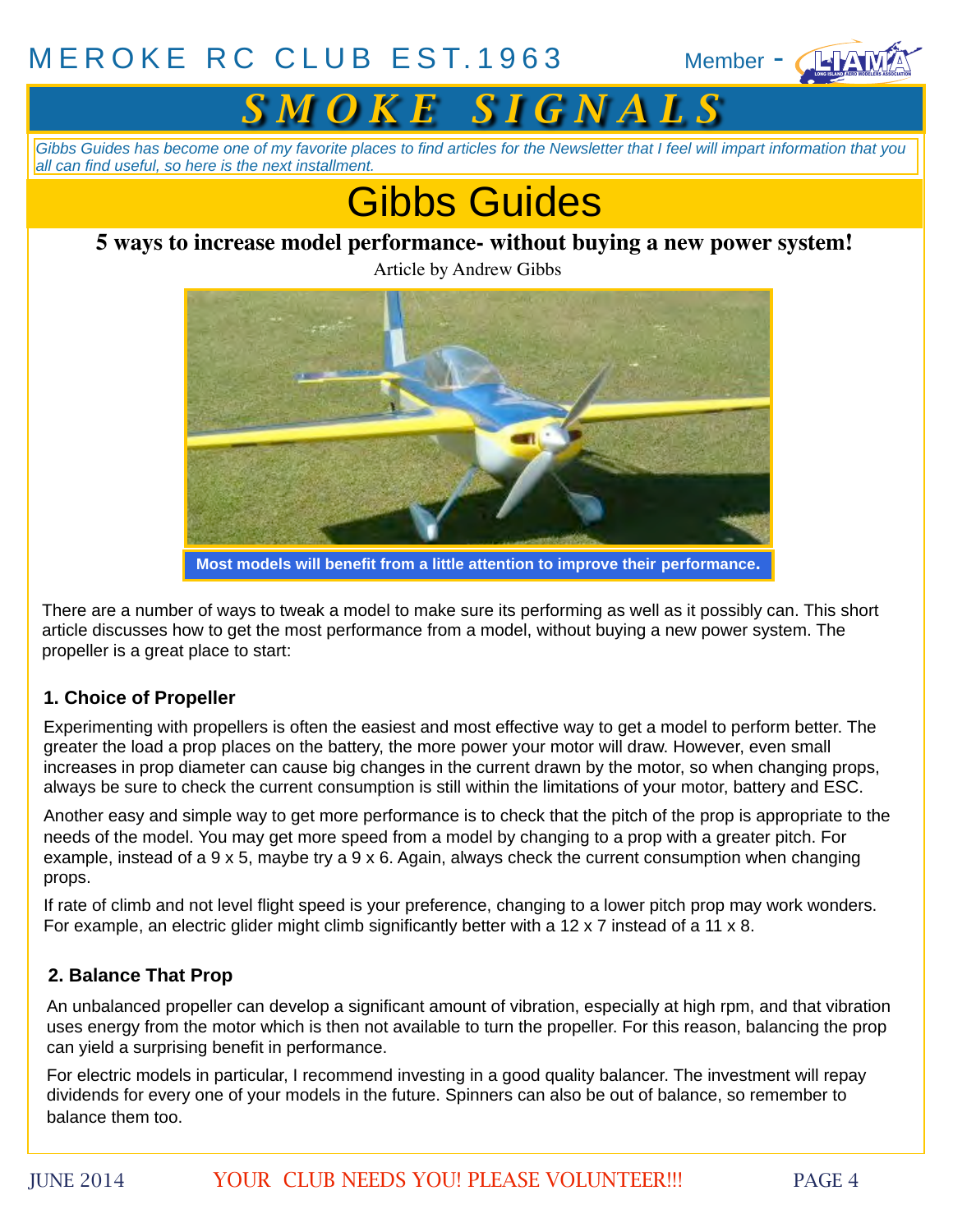## [iiiii](http://www.liama.org) *S M O K E S I G N A L S*



**Trying out a few different propellers can produce a surprising performance gain. Remember to balance the spinner as well.**



**A balanced propeller will not waste motor power producing vibration - instead, all of the motor's output power will go into turning the prop.**

#### **3. Check control surface alignment**

A model can appear to be flying straight when in fact it's crabbing sideways a little. This presents the side of the fuselage to the airflow, and can really slow the model down. Crabbing can be caused by incorrectly set up control surfaces – if your rudder is deflected right, and the ailerons left (left aileron up) when the sticks are centred, chances are that the model is crabbing. If you get the controls properly centred, the model could pick up a surprising gain in speed.

Some models have two elevator halves, connected by a wire joiner. If the two halves are not aligned correctly, one elevator half may be up, while the other is down. This will produce drag, slowing the model down.

#### **4. Optimising the balance point**

A model with an excessively forward centre of gravity (CG) will require an additional amount of up elevator to maintain level flight, compared to the same model where the CG is correctly positioned. While a forward centre of gravity is good for longitudinal stability, the necessary up elevator will cause some additional drag. Also, the up elevator means that the tail will be producing more of a downwards load than necessary, so the wing will have to produce more lift to compensate, with an associated increase in induced drag. Both of these factors will slow the model down somewhat.

It can therefore be worth moving the CG rearwards in small increments, carefully assessing how the model flies after each change. As the CG moves rearwards, the elevator will become more sensitive, and so it may well be sensible to reduce the elevator throw a little. Take great care not to move the CG too far rearwards, or the model will become excessively sensitive. If the GC is taken even further rearward, the model will become unstable and even unflyable.

#### **5. Flying style**

Your flying style can significantly influence the performance of a model. Tight turns cause a lot of drag, robbing the model of airspeed. Instead of making tight turns, try easing them out so that turns are wider. These cause much less drag to be generated, and the model will fly for longer and/or faster.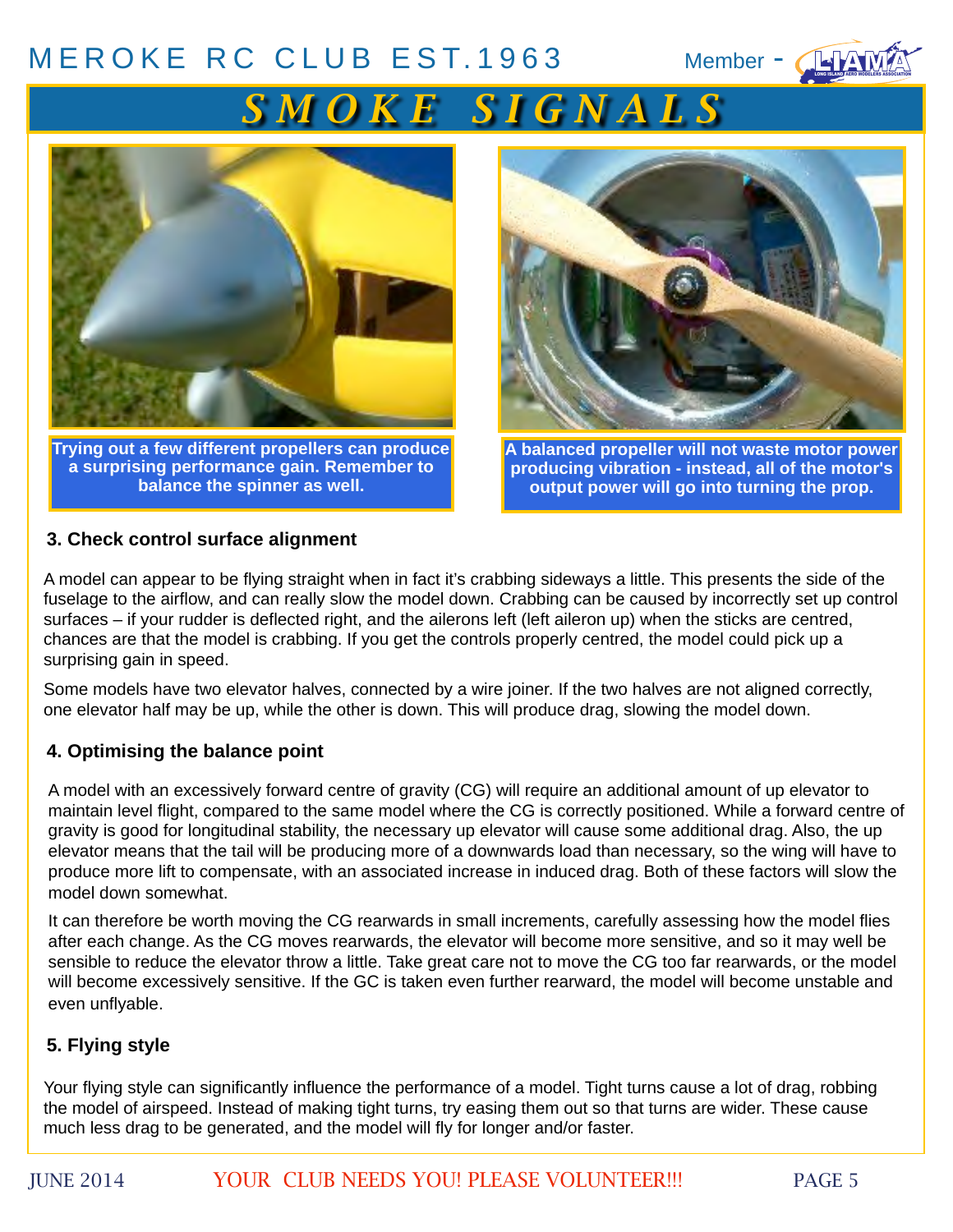### $MEROKE RC CLUB EST.1963$  $MEROKE RC CLUB EST.1963$  Member -  $\sqrt{4}$



## $S$  **M O K E** S I G N A

*JUNE 6,2014 is the 70th anniversary of D-Day. As we remember and honor those brave men who fought and died on the beaches of Normandy, I present to you the story of another brave American aviator who ran in the 1936 Olympic Games, wasn't impressed by Hitler, spent over a month adrift at sea and that was just the beginning. FROM VCSTAR.COM.*



tomsandersphoto.com RIGHT: Louis Zamperini, wearing his old bomber jacket, is captured in this 2010 photo with the Nazi swastika flag that he swiped in Berlin during the 1936 Olympic Games. The German police caught him, but let him keep it when they recognized who he was. Zamperini's running career was shelved by World War II: a 1943 plane crash sent the bombardier on an odyssey that included 47 days on a life raft followed by more than two vears as a POW.

In the nooks of Louis Zamperini's mind, an incredible past still roils. Those long-ago places, names and situations surface and flash. The reeking dungeons at "Execution Island." The man they called "The Bird," who beat, tortured and tormented him. The guinea-pig injections they shot into his veins and, literally, the crap they shoved in his face. The men who died right in front of him.

Contributed photo/Louis Zamperini Louis Zamperini inspects sizable damage to his plane in this 1943 photo. Later that year, he wouldn't be so lucky. His plane would crash into the Pacific on a search-and-rescue mission, just the start of a 47-day, 2,000-mile odyssey on a raft, followed by more than two years spent in brutal Japanese POW camps. Zamperini will talk about his life and incredible story of survival at the Star Scholars program in Camarillo on Tuesday night.

Zamperini spent almost seven weeks in 1943 adrift on a raft, a speck of suffering in the dead of the vast, monochrome Pacific, with little food or water. The beating equatorial sun slowly burned madness into the brains of Zamperini and his two companions. They fought off the constant sharks that sometimes jumped aboard, eager to finish off what a horrific plane crash hadn't.

He drifted west some 2,000 miles, right into the enemy's hand. For the next two years, he was a prisoner of war.

His story has attracted attention over the years. Laura Hillenbrand's best-selling 2010 biography, "Unbroken," revived interest in Zamperini (who had written his own book, "Devil At My Heels," more than a half-century earlier). Now, A-list Hollywood has come calling; a film version is in the works, with Angelina Jolie as director and the famed Coen brothers, Ethan and Joel, slated to write the final script.

At 96, Zamperini no longer does interviews. But he still tells his story... Fighting off sharks and the like were his son Luke's bedtime stories growing up. As time passes, more details and new things come out, Luke says, sometimes jogged by something the audience asks his dad.

"Even today, as I ponder what he went through," Luke said, "it's still mind-boggling."

Or as his daughter Cynthia Garris put it, "Many times he almost died, but he didn't."

#### **A runner emerges**

This could've been the story of a reformed bad boy turned star athlete.

Louis Silvie Zamperini was born Jan. 26, 1917, in Olean, N.Y., but his bout with pneumonia at age 2 convinced a doctor and his Italian immigrant parents that a warmer climate would be better. They moved to Southern California, settling in Torrance.

They spoke only Italian in their home and Louis knew little English, which made him a target for school bullies who beat and bloodied him.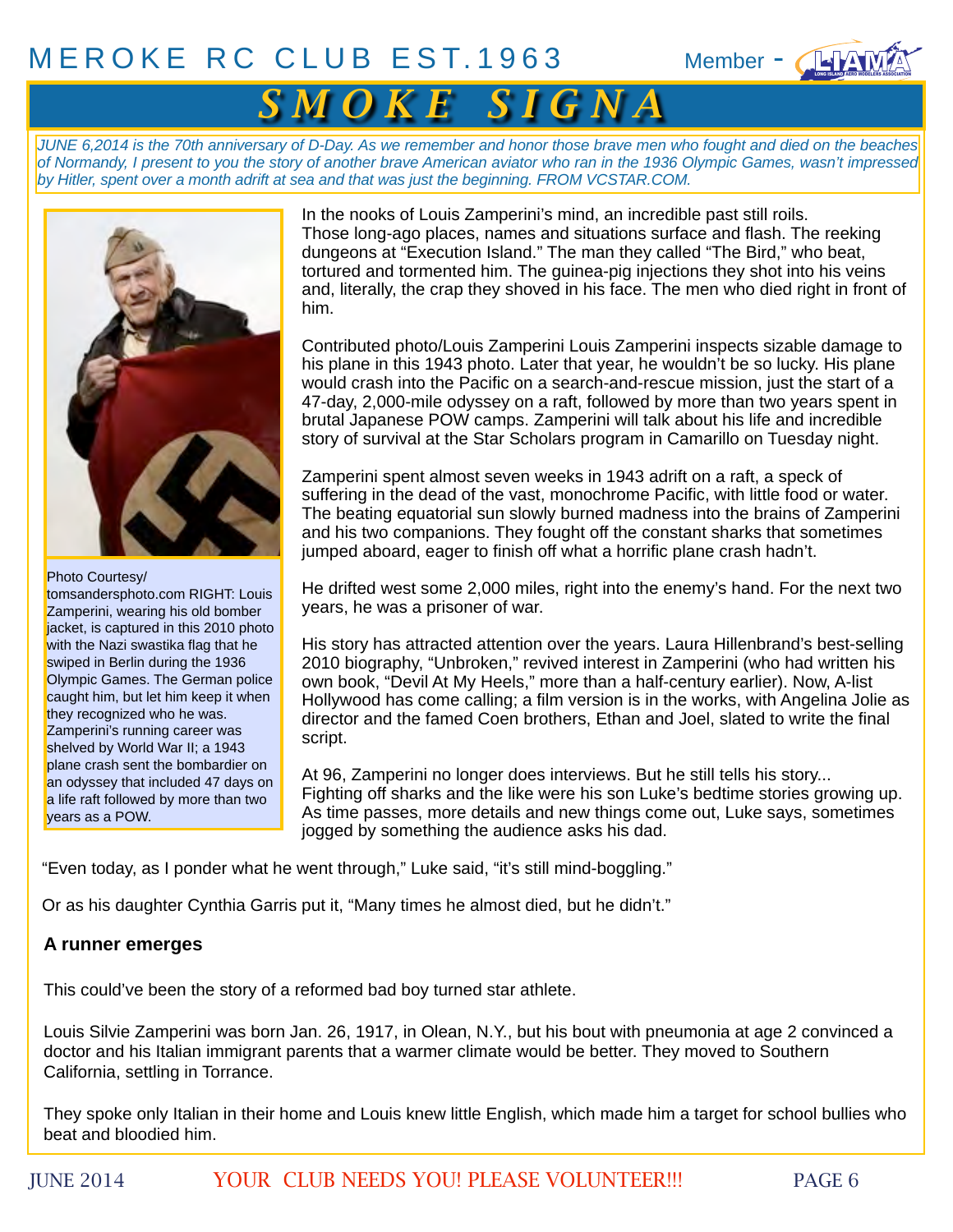

## $S$  *M O K E S I G N A*

This could've been the story of a reformed bad boy turned star athlete.

Louis Silvie Zamperini was born Jan. 26, 1917, in Olean, N.Y., but his bout with pneu doctor and his Italian immigrant parents that a warmer climate would be better. They settling in Torrance.

Early life hardened him. Zamperini began smoking when he was 5 and drinking when he was 8, he relayed in Hillenbrand's "Unbroken" book. He hopped freight trains, ran money scams and stole food, using picklock wire.

He ran often from police and angry residents. He was so fast afoot, a 1998 CBS documentary special on him stated, that he even stole beer from bootleggers.

After his brother, Pete, and the authorities suggested that he turn all that running in a positive direction, Zamperini became a track star at Torrance High School.

In May 1934, he set a world scholastic record in the mile of 4:21.2. At 19, he qualified for the 1936 Olympic Games in Berlin — the games of Jesse Owens and Adolf Hitler.

Zamperini ran eighth in the 5,000 meters, out of a medal but still the top American finisher. A strong closing kick got Hitler's attention; when they shook hands later, Hitler said, "Ah, the boy with the fast finish."



Contributed photo Louis Zamperini holds up a copy of "Devil At My Heels," the book he wrote about his experiences as a bombardier, POW and Olympic runner, in this recent photo taken at his home in the Hollywood hills. The book, originally written in the 1950s, was updated last decade.

Zamperini later told America in "WW II in America" magazine that Hitler "didn't



AP1939

LEFT: Louis Zamperini of USC is shown at a track meet in New York in May 1939, finishing some 20 yards ahead of the second-place finisher. Zamperini turned his running skills as a wayward youth and became a track phenom, setting a world scholastic record for the mile in 1934, and qualifying for the 1936 Olympic Games in Berlin. AP Photo

impress me."

Wanting a souvenir, Zamperini shimmied up a 50-foot pole one night and swiped a Nazi swastika flag at the Reich Chancellery, the German version of the White House. The police caught him, but when they recognized him, they let him keep the flag. Zamperini still has it.

After Berlin, Zamperini returned to USC, where he'd won an athletic scholarship, and set more records as part of the track team. He fancied medaling at the 1940 Olympic Games slated for Tokyo.

But World War II canceled the 1940 games, and Zamperini's life took a hard turn into bombardier school.

#### **'A sledgehammer'**

After training, he wound up stationed in Hawaii and was assigned to a B-24 bombing crew. They flew long missions, sometimes covering 5,000 miles round trip. On May 27, 1943, Zamperini and crew were called out on a search-and-rescue mission to find a crew that reportedly had crashed near Palmyra.

Some 200 miles north of Palmyra (and about 800 miles south of Hawaii), the plane ran into trouble. An engine on the left side suddenly died, then an engineer accidentally shut down the other engine on that side. After the second one was gone, the plane "just dropped like a rock," Zamperini told CBS.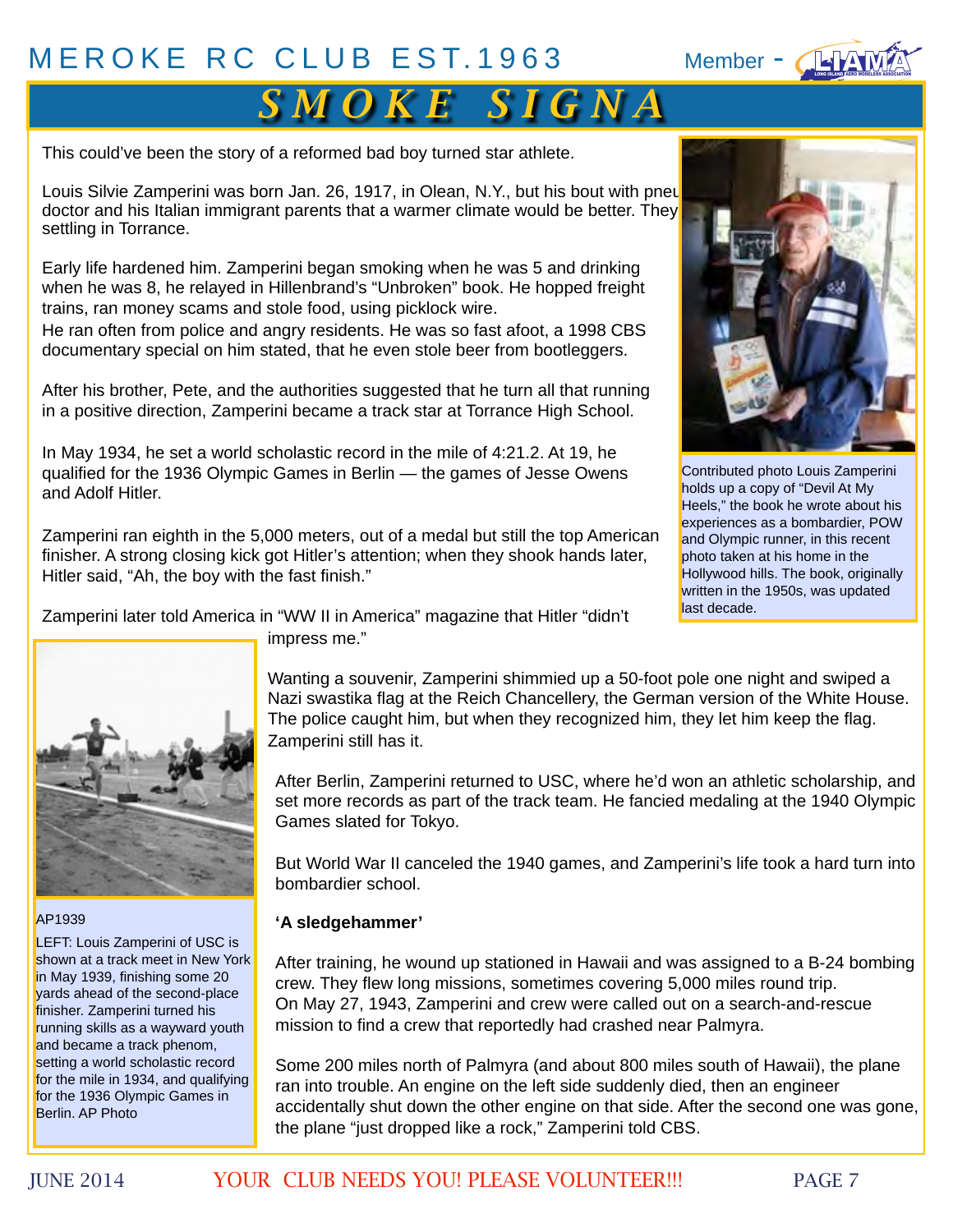

## **S M O K E S I G N A**

The plane hit the water, cartwheeled and exploded.

"It felt like someone hit me in the head with a sledgehammer," Zamperini told "WWII in America" magazine.

He blacked out in the sea, and awoke in a tangle of "metal spaghetti," wires and cables around him. He was sinking, drowning. He was finally able to force himself out of the plane; the skin scraped off his back as he squeezed through a hole in the fuselage. He surfaced to find fire, smoke and debris on the water. Rivulets of blood curled among the wreckage.

He inflated his life jacket. He heard a voice, then saw pilot Russell Allen Phillips and tail gunner Francis McNamara clinging to a fuel tank about 20 feet away. Zamperini corralled a life raft, and pulled a badly bleeding Phillips aboard; McNamara climbed aboard under his own power.

Eight of the 11 men onboard died. For Zamperini and the other two survivors, the odyssey had only started.

#### **Drifting away**

Zamperini found scant provisions in the raft pockets — a few chocolate bars, a few half-pint tins of water, a flare gun, fish hooks and line, and other supplies, according to the Hillenbrand book.

Soon, the sharks found them — mako and reef sharks, Zamperini believed. They rubbed their backs along the raft bottom as they passed underneath.

In the first few days, they spotted a B-25 and a B-24, but both planes failed to notice them or the flares they fired.

Thirst, starvation and agony set in. They used up the water in the first week, then depended on the scant rainstorms that gave them precious drops they harvested. They drank the blood of birds they caught, and used the bodies as bait for the few fish they caught.

They deteriorated, as Zamperini relayed in the Hillenbrand book. Their lips burned and cracked, and they had sores and open slashes that stung when saltwater whitecaps hit them. They lost weight, their flesh evaporated, their cheeks became concave. "Their bodies were digesting themselves," Hillenbrand wrote

As bad as that was, Zamperini knew the mental side was worse. He tried to keep up morale and sanity by reciting favorite recipes and how he prepared them. They did arithmetic, tried to remember the starting lineup for the 1927 New York Yankees, and sung hymns and Bing Crosby tunes.

"My dad did not go into this odyssey unprepared," said Luke, who noted he'd taken survival training. "He learned that in such situations, the mind needed to be exercised."

On the 27th day, they were strafed by a Japanese bomber. Zamperini jumped in the water to dodge the bullets, then had to fend off a shark with kicks and punches, hitting it in the nose. McNamara and Phillips mostly stayed in the raft, pretending to be dead. Surprisingly, neither one got hit.

"It was unbelievable," Zamperini told CBS, "that after 45 minutes of strafing and all those bullets, those guys were missed. It was a miracle."

But they spent hours patching holes, part of the raft submerged. Several times, sharks lunged over the raft walls and attacked. The men swatted them with oars as they pumped air into the raft.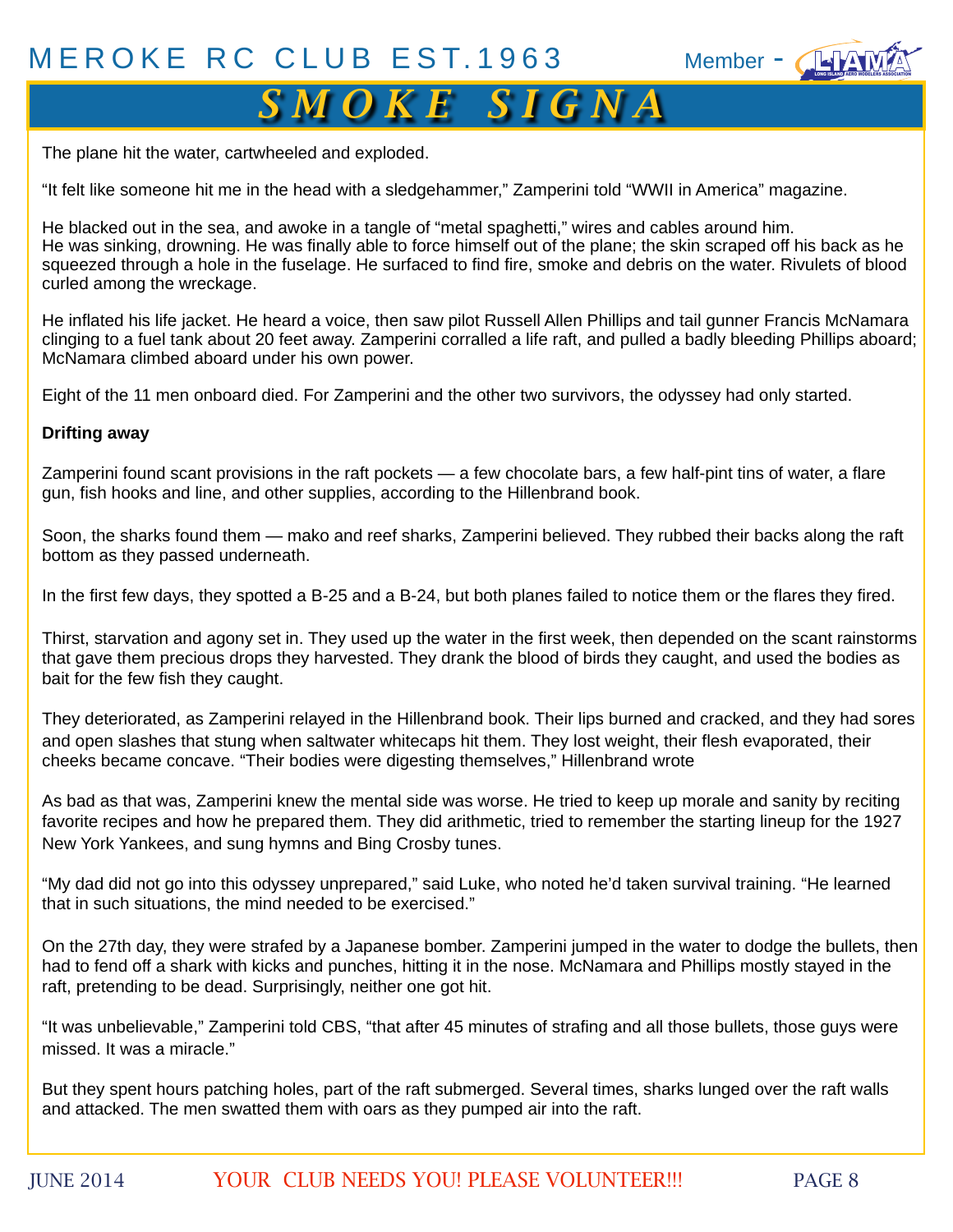## $S$  *M O K E S I G N A*

The episode left them exhausted. At one point, for one of the few times in his life, Zamperini prayed.

On the 33rd day, McNamara died. Zamperini and Phillips conducted a brief eulogy before committing his body to the sea.

Zamperini and Phillips drifted for two more weeks. On the 47th day, they reached the Marshall Islands, which they knew were in Japanese hands. They washed ashore on Wojte; from there, the Japanese took them to nearby Kwajalein.

#### **POW horrors**

At Kwajalein, after weeks on a raft under open skies, Zamperini took off his blindfold and found himself "locked in a cubicle the size of a dog kennel," as he recalled in his "Devil At My Heels" book.

"The instant claustrophobia made me want to scream," Zamperini wrote, "but I was too weak. Instead, I lay down and looked at my body. Just six weeks before, I'd been a vigorous athlete who could run a mile in just over four minutes. Now I was fleshless, skeletal I could no longer help myself. I broke down and cried."

He was beaten. A doctor injected him with strange substances.

Kwajalein was called "Execution Island." On a wall of his wooden cell, Zamperini read the names of nine Marines whom he later learned had been beheaded.

His captors reinforced the morbid vibe.

"They took great joy in telling us we were gonna be executed," he told CBS. "Every morning we woke up, we expected that this is the day they're gonna kill us."

After about six weeks, Zamperini and Phillips were put on a boat to Japan. There, Zamperini would go through three POW camps — first Ofuna, a secret camp near Yokohama; then Omori, a man-made spit in Tokyo Bay, where he met his tormentor, "The Bird"; and finally at Camp 4-B in Naoetsu, a small town near Nagano.

All told, Zamperini was a POW for more than 25 months. He was a slave laborer. He and others subsisted on rice sometimes infested with insects and mice droppings.

He recalled the time when the POWs had to fertilize potato and carrot crops with their own dung, then eat the result. He was denied medical treatment for such things as beriberi and bloody diarrhea, according to a 2010 Wall Street Journal story on Hillenbrand's book.

When they found out he was a star Olympian runner, "they broke my nose three times," he told "WWII in America" magazine. He was forced into demeaning acts, such as doing pushups atop pits of human excrement; then, they pushed his head into it, he said.

When Zamperini soon refused to do another broadcast — this time with a Japanese script — he was put on a train to Naoetsu. He thought at least he'd be getting away from The Bird, then saw him shortly after arrival.

"I felt probably the lowest ebb of my life almost like, 'It's useless,'" he later told CBS.

The severe beatings, often with a belt buckle whipped across his face, continued.